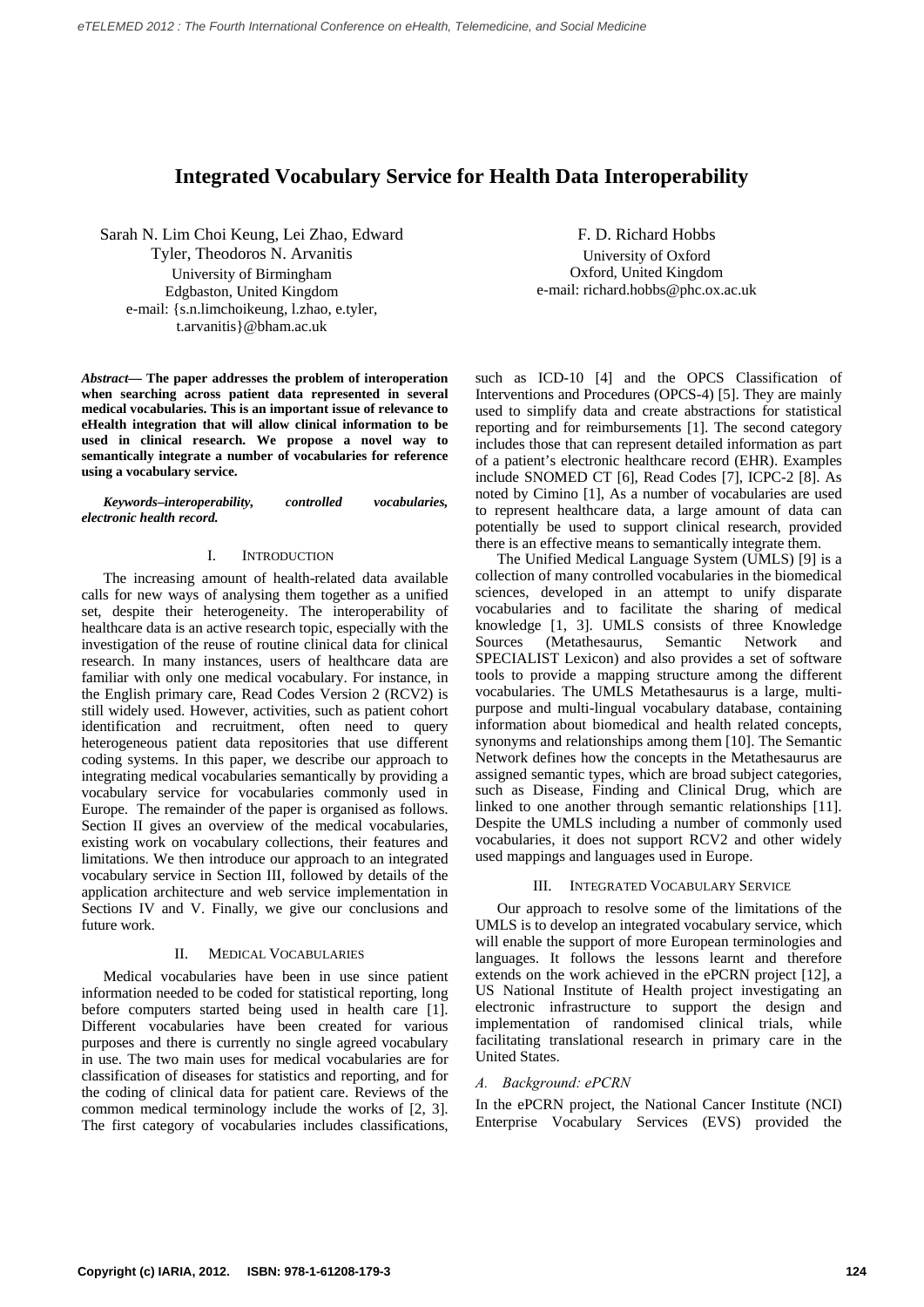controlled terminology and ontology. The EVS is a project of the US National Cancer Institute Center for Biomedical Informatics and Information Technology (NCI CBIIT) and forms the semantic base for the Cancer Common Ontologic Representation Environment (caCORE), the NCI cancer Biomedical Informatics Grid (caBIG®), and the new NCI CBIIT semantic infrastructure [13], for supporting interoperability in translational research. As the NCI Metathesaurus is more US-oriented, it has fewer European coding systems and only supports vocabularies in the English language. The NCI EVS develops and supports the NCI Metathesaurus vocabulary source (NCIm), which is based on the UMLS Metathesaurus and thus provides a mapping of concepts to terms within multiple vocabularies. With the aim to include more European terminologies and support other European languages, we have developed an integrated vocabulary service (as part of the TRANSFoRm project [14]), using LexEVS. LexEVS is the open-source software package, on which the NCI EVS is built. LexEVS provides a comprehensive set of software and services to load, publish and access controlled terminologies. It supports a wide variety of ontology formats including UMLS RRF, OWL, OBO, HL7 RIM, and LexGrid XML. Other related works include i2b2 SHRINE [15] and the Ontology Lookup Service [16].

## *B. Extending UMLS with Read Codes V2*

The first version of the integrated vocabulary service (VS) allows RCV2 to be semantically interoperable with the UMLS. A customised database of RCV2 has been created to cater for the English primary care domain. The UK Terminology Centre (UKTC) [17] provides the mapping from RCV2 to SNOMED CT and the integrated VS is based on this mapping, such that RCV2 concepts can be linked to search on the UMLS. A subset of the UMLS Metathesaurus 2010AA release is hosted by the integrated VS. It includes the NCI Thesaurus and vocabularies such as SNOMED, ICD10, and ICPC2, in different languages.

## IV. APPLICATION ARCHITECTURE

Following a standard tiered architecture, the VS server is divided into three logical tiers: presentation, service and database tiers as depicted in Figure 1.

## *A. Presentation Tier*

The presentation tier provides both a Web interface for web client access and a Web service interface for programmatic access. The web interface is designed as an Ajax application using Google Web Toolkit (GWT) technology. The Ajax web client renders the web page on the user's web browser and calls a GWT Remote Procedure Call (RPC) servlet, on the server side, when the user initiates a search. The web services interface is implemented using Metro; the web service stack was originally developed by Sun Microsystems. Both the GWT RPC servlet and the web service component, in turn, invoke the query service, the entry point of the service tier, to execute a search.

# *B. Service Tier*

At the service tier, the query service component coordinates access to different vocabulary databases and combines the search results together. The UMLS vocabulary database is accessed through LexEVS, but additional vocabulary databases are accessed through direct JDBC calls. The LexEVS runtime is a Java class library, which provides various APIs to access vocabulary contents in the LexEVS format.

## *C. Database Tier*

LexEVS builds an index on the vocabulary databases using Lucene technology, when the vocabulary data are imported into the LexEVS database. During query execution, the LexEVS runtime consults the Lucene index [18], in order to speed up the data search.

## V. WEB SERVICE IMPLEMENTATION

The TRANSFoRm Integrated VS provides a Web service API for remote programmatic access via Web Services Description Language (WSDL) and XML schema files. WSDL is an XML-based language for describing Web services and how to access them. It specifies the location of a service and the operations the service exposes. A client can therefore communicate with the service through the WSDLprovided interfaces, regardless of programming language.

## *A. Data Model*

Figure 2 shows the data model used in the integrated VS. LexEVS allows meta concepts, such as UMLS concepts



Figure 1. TRANSFoRm VS Server Architecture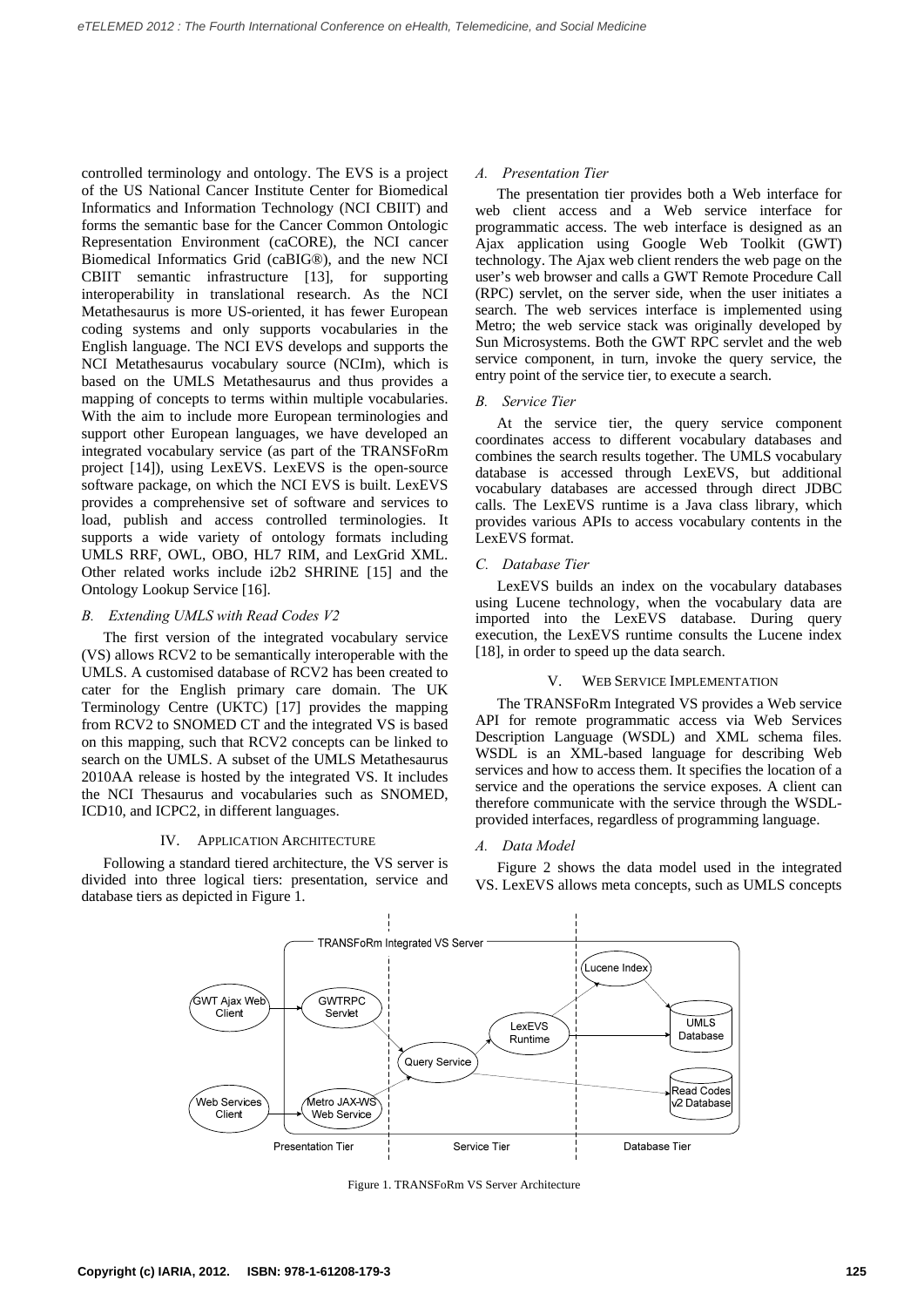to be represented using different formats. UMLS concepts have equivalent concepts in different source vocabularies, such as SNOMED CT, ICD-10. The integrated VS uses the RCV2-to-SNOMED CT map to link the Read Codes V2 to the UMLS concepts. The user is presented with only the mapping from meta concept to source vocabulary concept,



Figure 2. Integrated Vocabulary Service Data Model

depending on the functions requested.

#### *B. Services*

Three basic operations are provided as a basic service:

- Search for a term searches a medical term and returns a list of matching concepts, sorted by relevance.
- Search for a code searches for a specific code and the function returns the meta concept matching the source vocabulary code searched.
- Return the semantic type for a specific code the coding system may be specified.

## *C. Web Interface*

The aim for using the vocabulary service is to enable searching by concept, which is a key feature of the eligibility criteria and query formulation that can support researchers to identify eligible patients for their studies. Through an example search, we demonstrate how the vocabulary service Web interface works in helping to map concepts to a wide range of medical terminologies, hence enabling searches across heterogeneous healthcare data. Figure 3 shows a screenshot of the results for an example search for a clinical term ("Type II Diabetes") on the web-based interface of the TRANSFoRm integrated vocabulary service. In this scenario, the user wants to know the RCV2 for Type II diabetes. The term is entered in the search box and the ReadCodes2 option is ticked to include the terminology as it is not provided within UMLS. The elements of the result are described as in Figure 3:

1. UMLS concepts matching the search term are shown in the top left box. The search term "Type II Diabetes" is matched to all the available terminologies (from UMLS and RCV2), and 25 concepts were returned.

- 2. Each UMLS concept has a unique UMLS code, semantic type, and definition. For instance, the selected concept is "Diabetes Mellitus, Non-Insulin-Dependent", for which further information is displayed on the top right of Figure 3. The UMLS Code "C0011860" provides the unique UMLS identifier for that concept, while the Semantic Type "Disease or Syndrome" indicates the subject category within the categories of UMLS concepts.
- 3. For the selected concept, its super and sub concepts are rendered on the display, describing the important relationships with other concepts. For instance, a super concept for "Diabetes Mellitus, Non-Insulin-Dependent" is "Diabetes Mellitus", while the sub concept "Diabetes mellitus type 2 in obese" is a more specific concept.
- 4. Codes from hosted vocabularies (including language and textual description) are also provided for the selected concept. In Figure 3, only the vocabularies in English have been selected. For instance, in RCV2, three terms have been matched to "Type II Diabetes".

#### VI. CONCLUSION AND FUTURE WORK

We have developed an integrated vocabulary service in response to the need for interoperability among medical terminologies used more commonly in Europe. Based on our previous work in the ePCRN project, we have extended the UMLS to support Read Codes Version 2, which are still commonly used in primary care EHR systems in England. The current vocabulary service implementation is based on LexEVS 5.1. A newer version of LexEVS, namely LexEVS 6 has been released, which adds comprehensive support of emerging HL7 terminology service standards [19]. We plan to investigate and migrate to LexEVS 6 to align with the emerging standard. With a vision to support clinical research across Europe in the longer term, we plan to investigate and add more European focused. Additionally, vocabularies related to medication present a big challenge, which definitely needs significant future work.

#### ACKNOWLEDGMENT

This work was supported in part by the European Commission – DG INFSO (FP7 247787) for the TRANSFoRm project, and the National Institute for Health Research Birmingham and Black Country Comprehensive Local Research Network (NIHR BBC CLRN).

# **REFERENCES**

[1] J. J. Cimino, "Review paper: coding systems in health care," *Methods of Information in Medicine*, vol. 35, no. 4-5, pp. 273- 284, 1996.